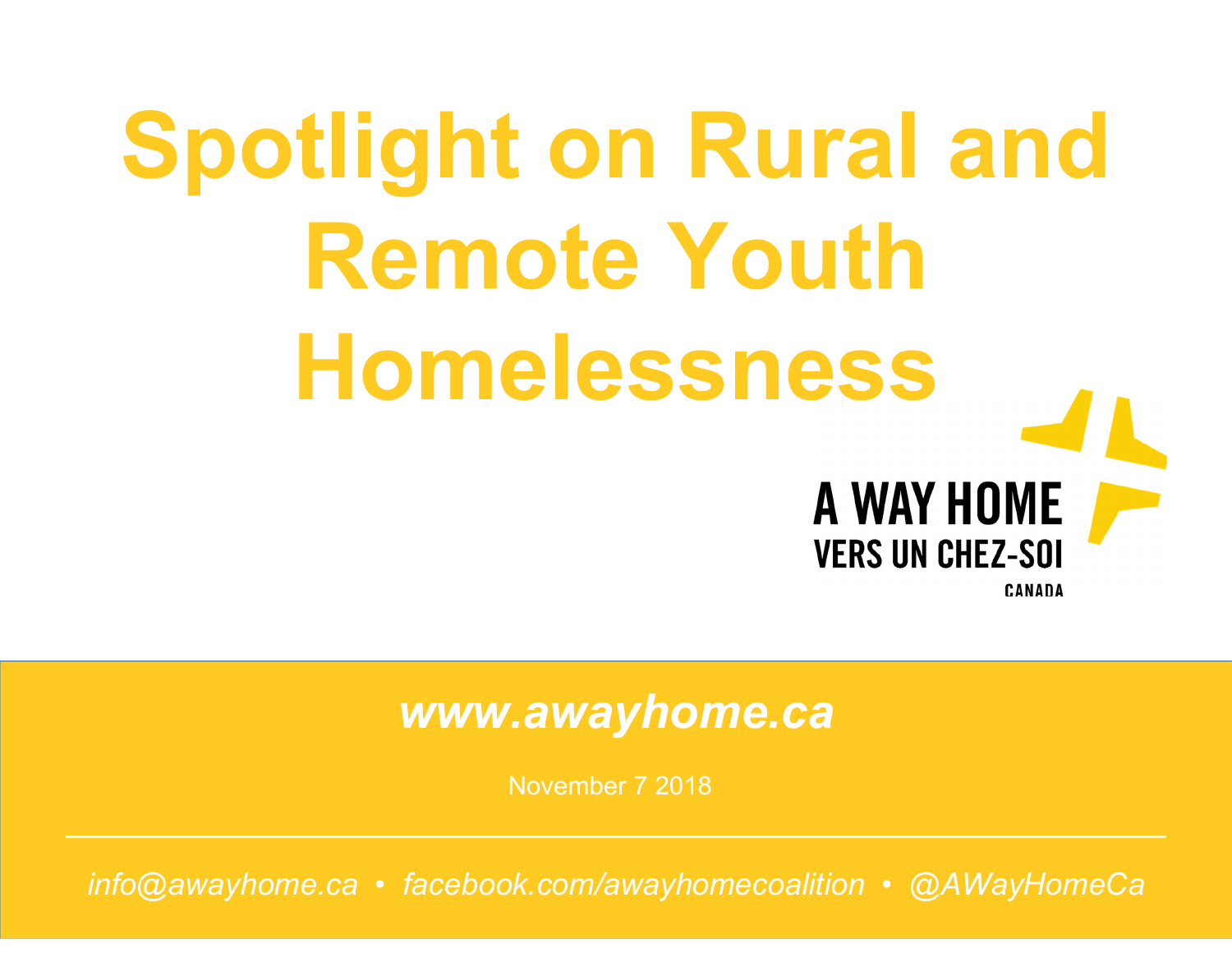

canadian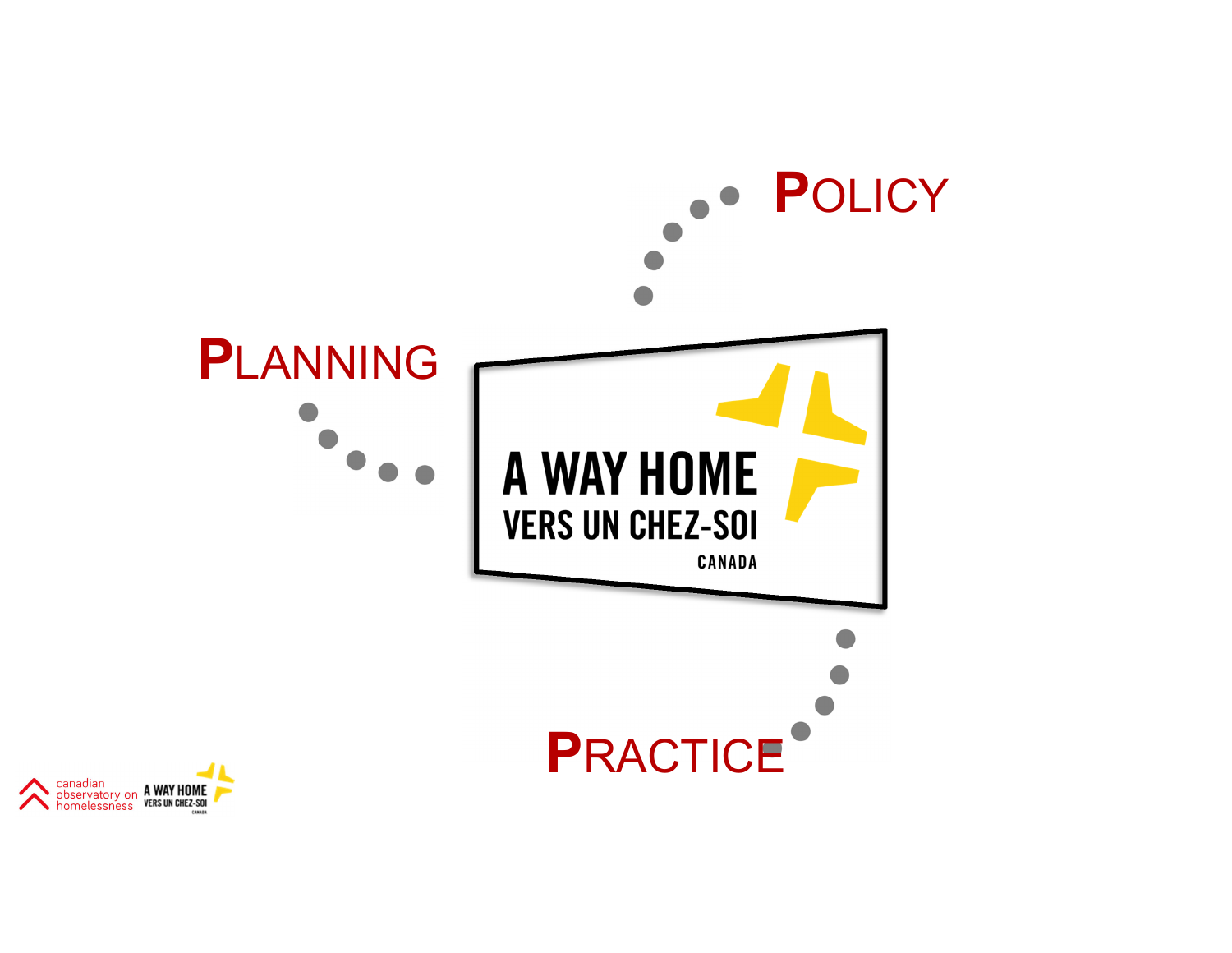

- **1. Introduction**
- **2. Panel Discussion**
- **3. World Café**
- **4. Report Back and Wrap Up -**

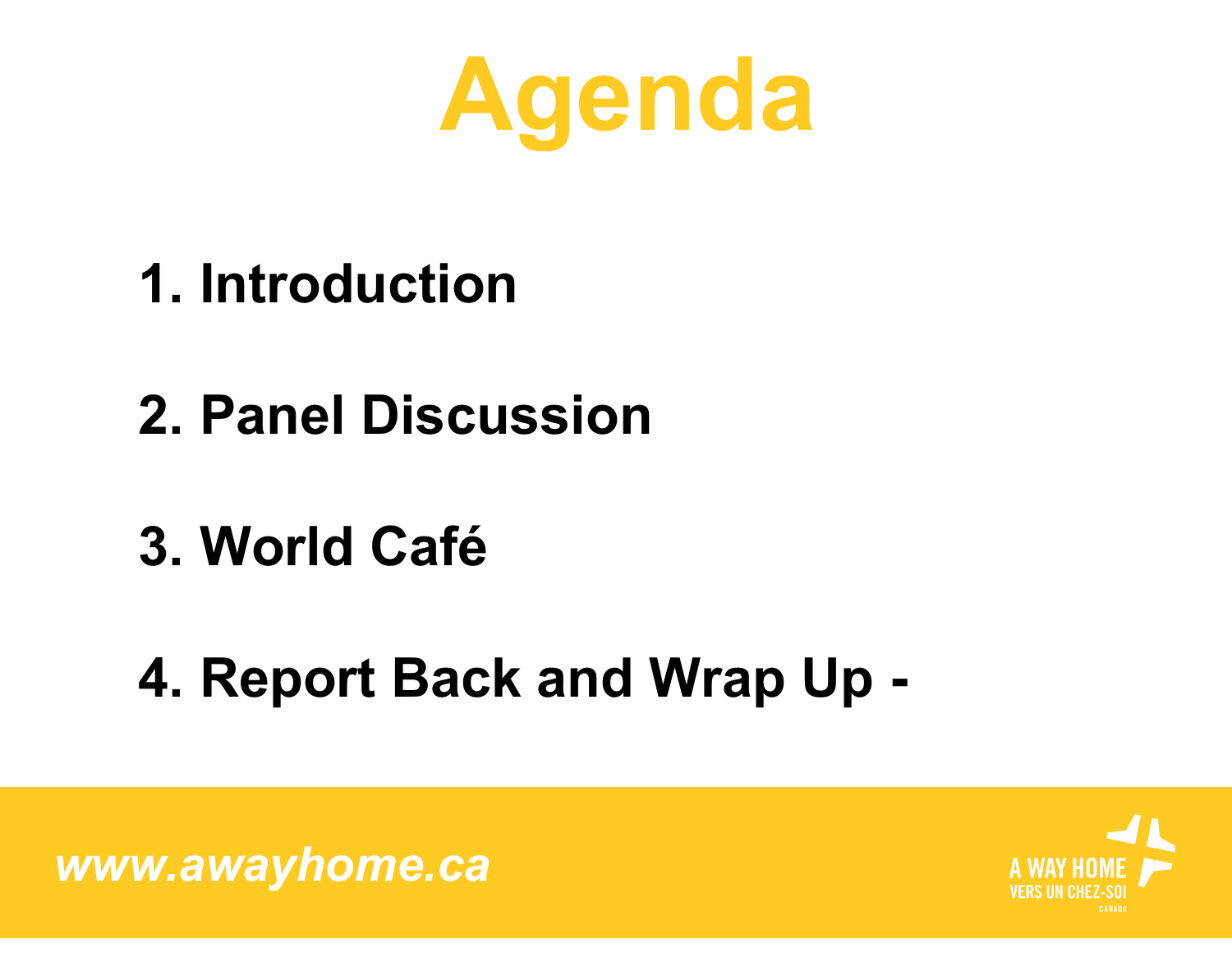### **What does the shift to prevention and stability look like in rural and remote communities?**



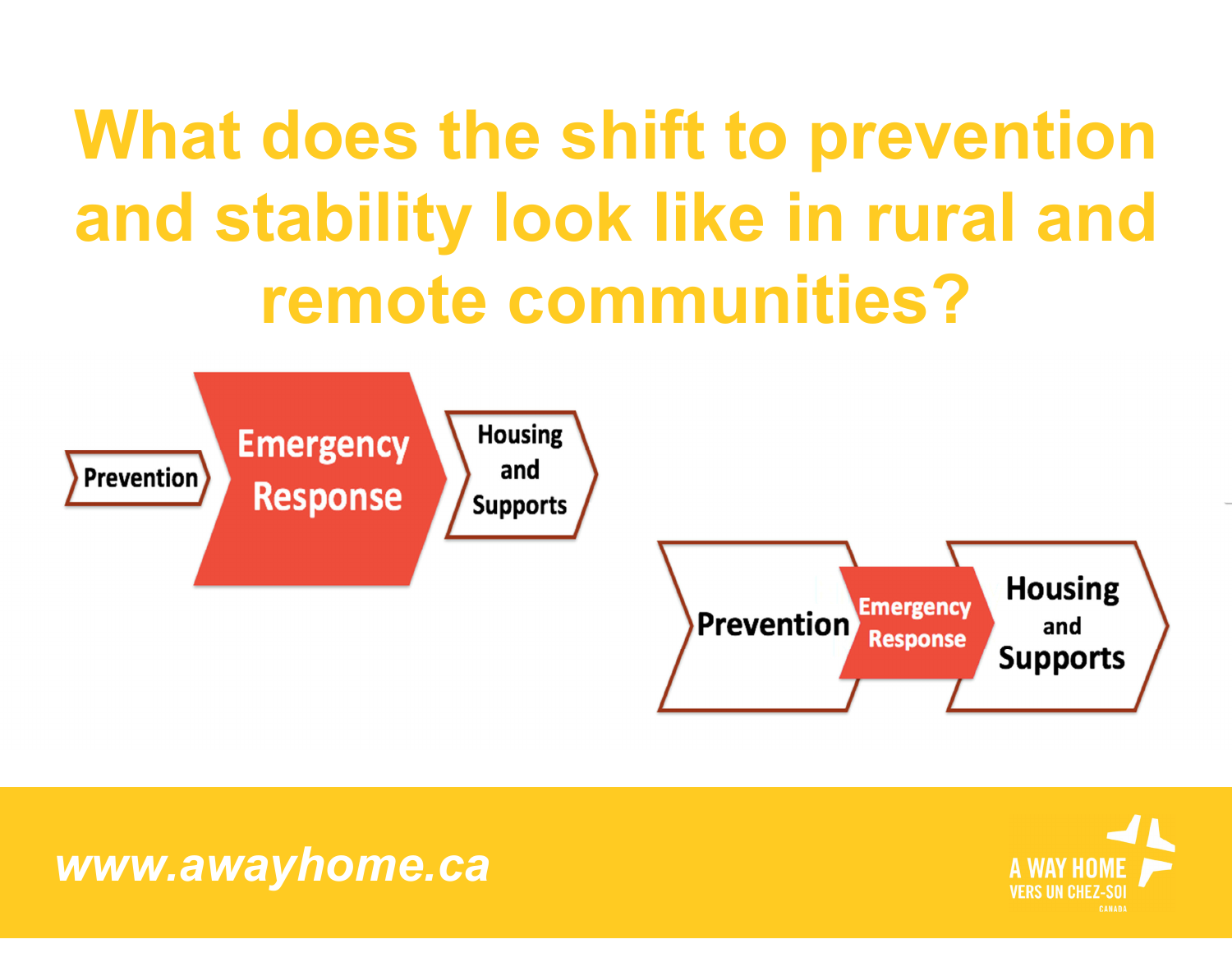### **Challenges and Opportunities**

- Issues and innovations for RRYH are unique, not well know, supported or scaled in all provinces/territories.
- $\bullet$  RRYH not as immersed in the national conversation as it should be.
- $\bullet$  Absence of relevant research and mechanisms to share best practice.



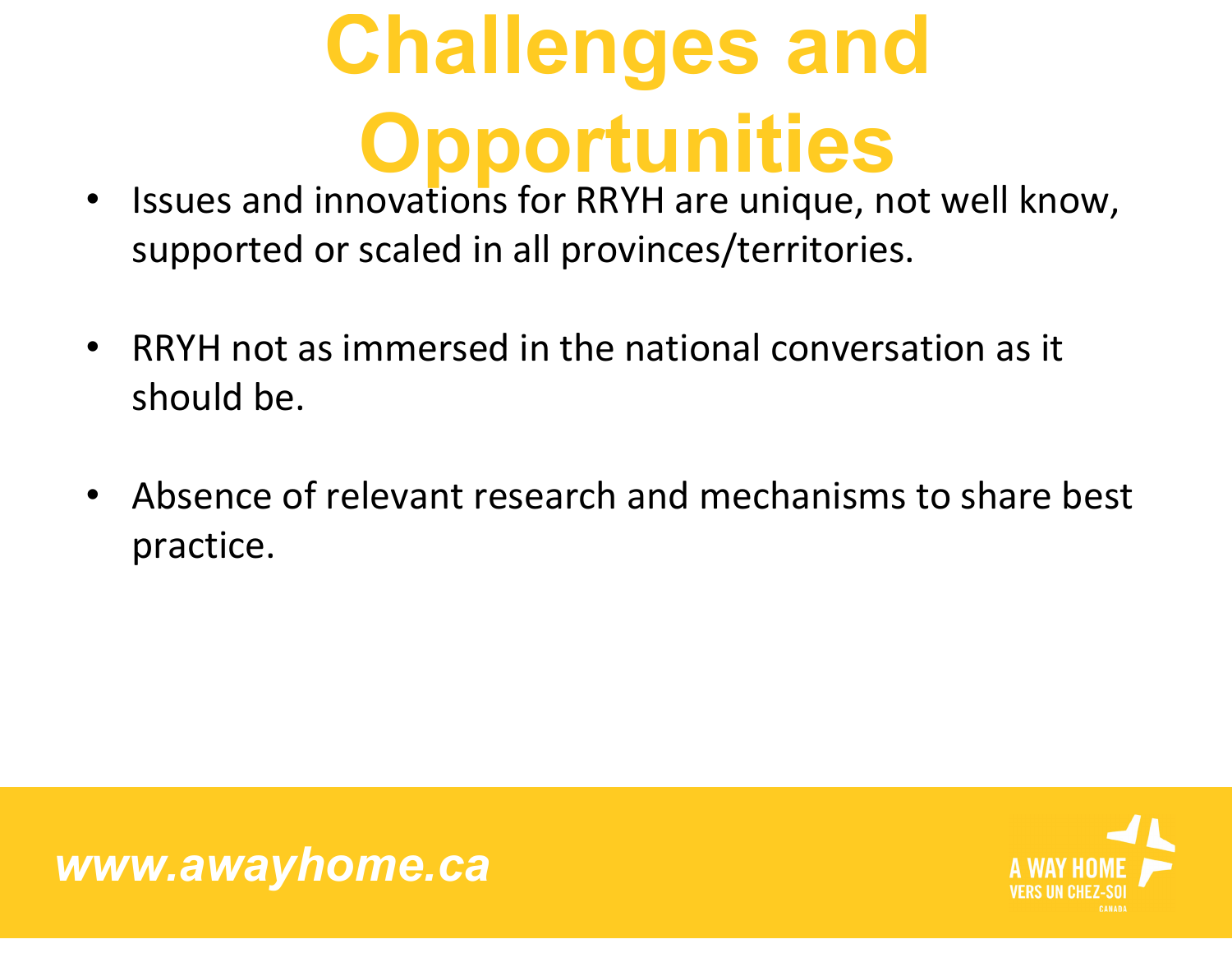## **AWHC Role**

**Local** – Support coordinated responses locally through systems planning and shift to prevention

**Provincial/Territorial** – Act as a support and catalyst at the provincial/territorial level to strengthen work underway and identify gaps in policy.

**Pan-Canadian** – Bring RRYH issues and solutions into the national movement to prevent and end youth homelessness – conferences, research, policy. Connect provincial efforts – ARDN, Choices for Youth Ontario RRYN



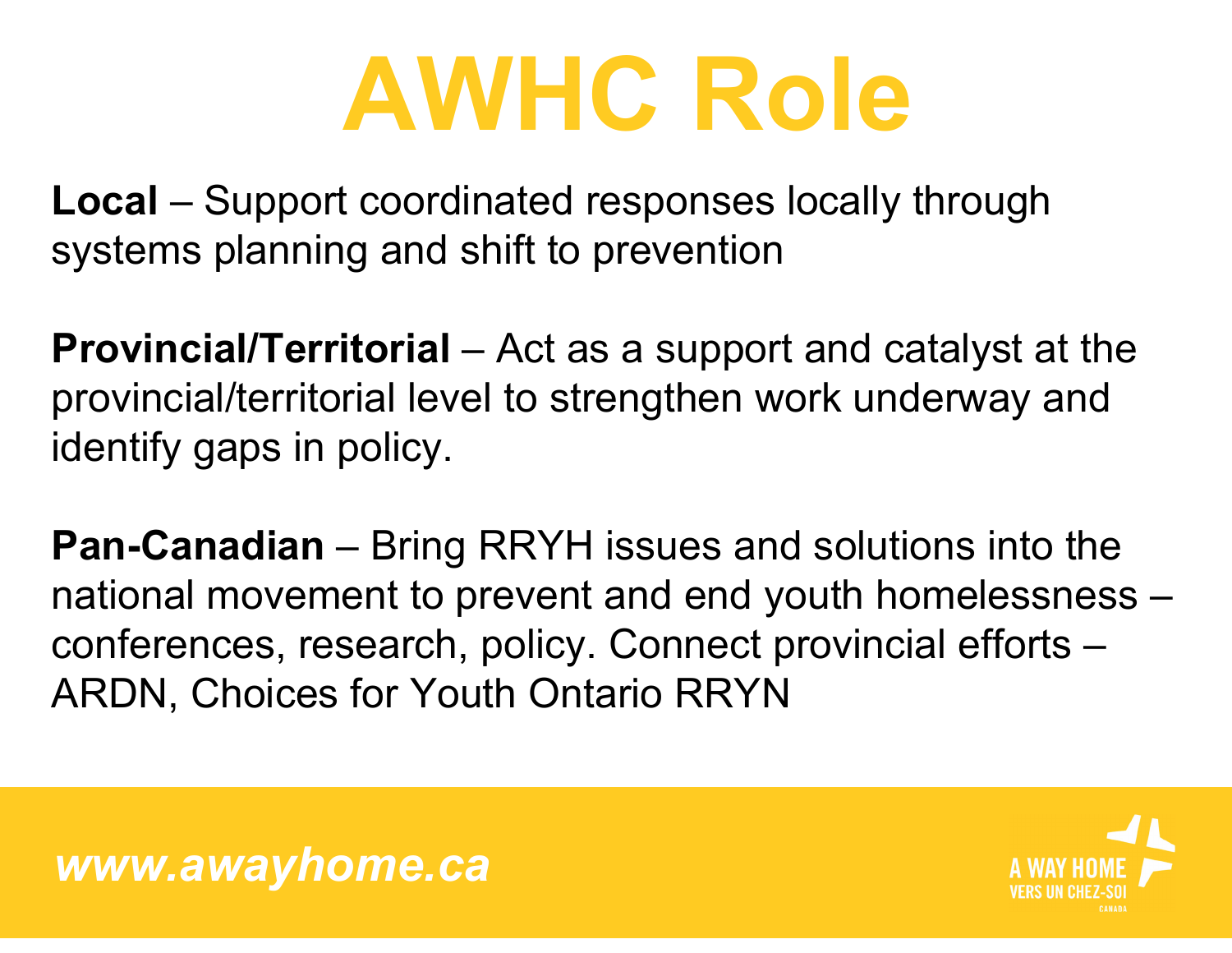### **Panelists**

- Terri Lee Kelford Chair, Cornerstone Landing Youth **Services**
- Joshua Smee Provincial Expansion Coordinator Choices for Youth, NL
- Ayon Shahed Director of Strategic Relations Choices for Youth, NL
- •Mike Lethby – E.D. The RAFT, Niagara
- Jonn Kmech Program Manager Alberta Rural Development Network

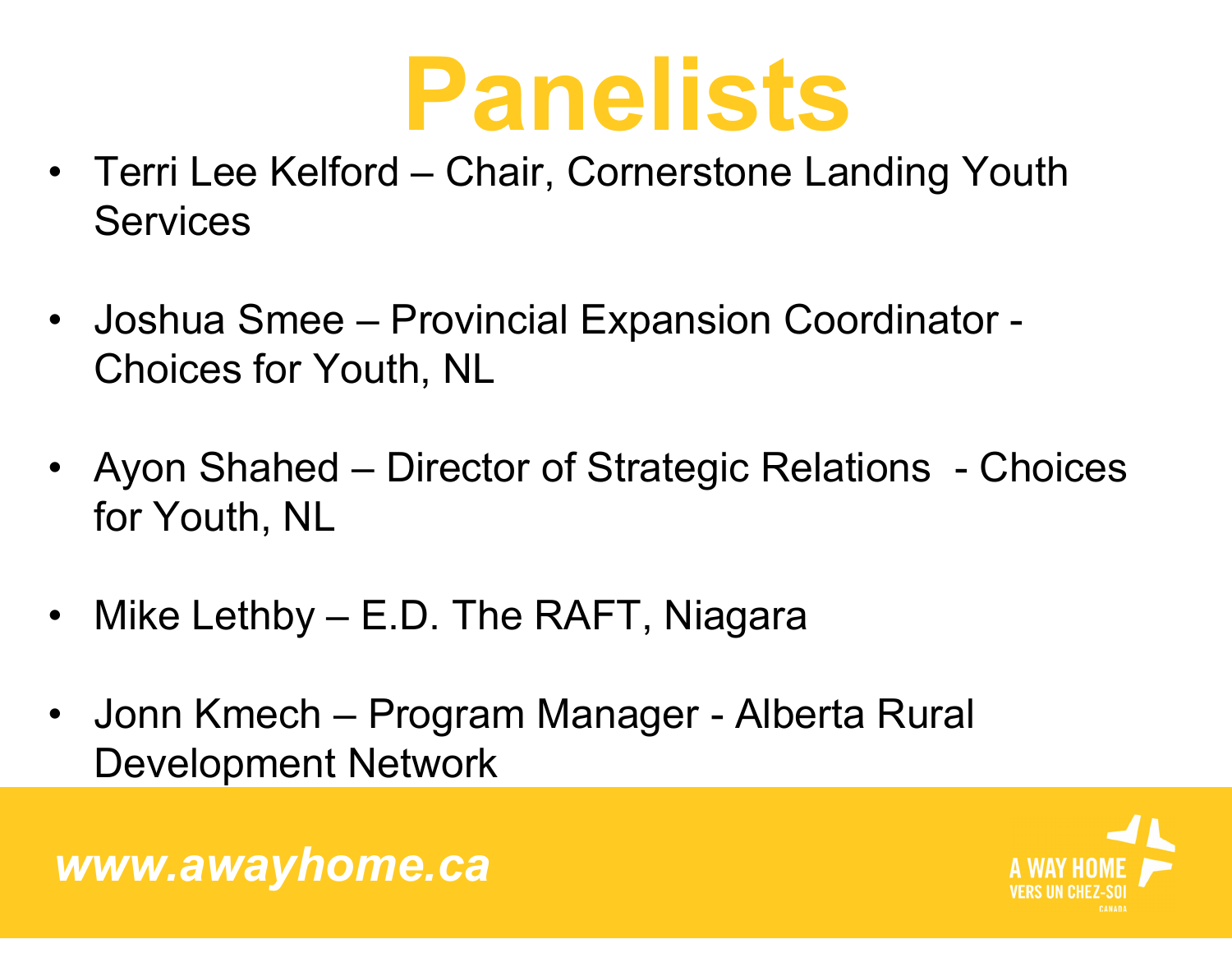

1. **Collective Voice -** "Why is it important for rural/remote communities to have a collective voice? What are the emerging/immediate issues"?

2. **Research/Data** - "What could be learned (by government, policy, community, funders) from doing research in rural communities? How is data collection different in/for rural communities?"

3. **Strengths** - "Identify what distinguishes rural and remote responses from urban."

4. **Funding** - Should funding in rural and remote communities be addressed differently then urban centres, (strengths and challenges)? What are the barriers to accessing funding in rural communities?

5. **Ideas for Next Steps –** How would you like to connect/share going forward – online, in person, other?

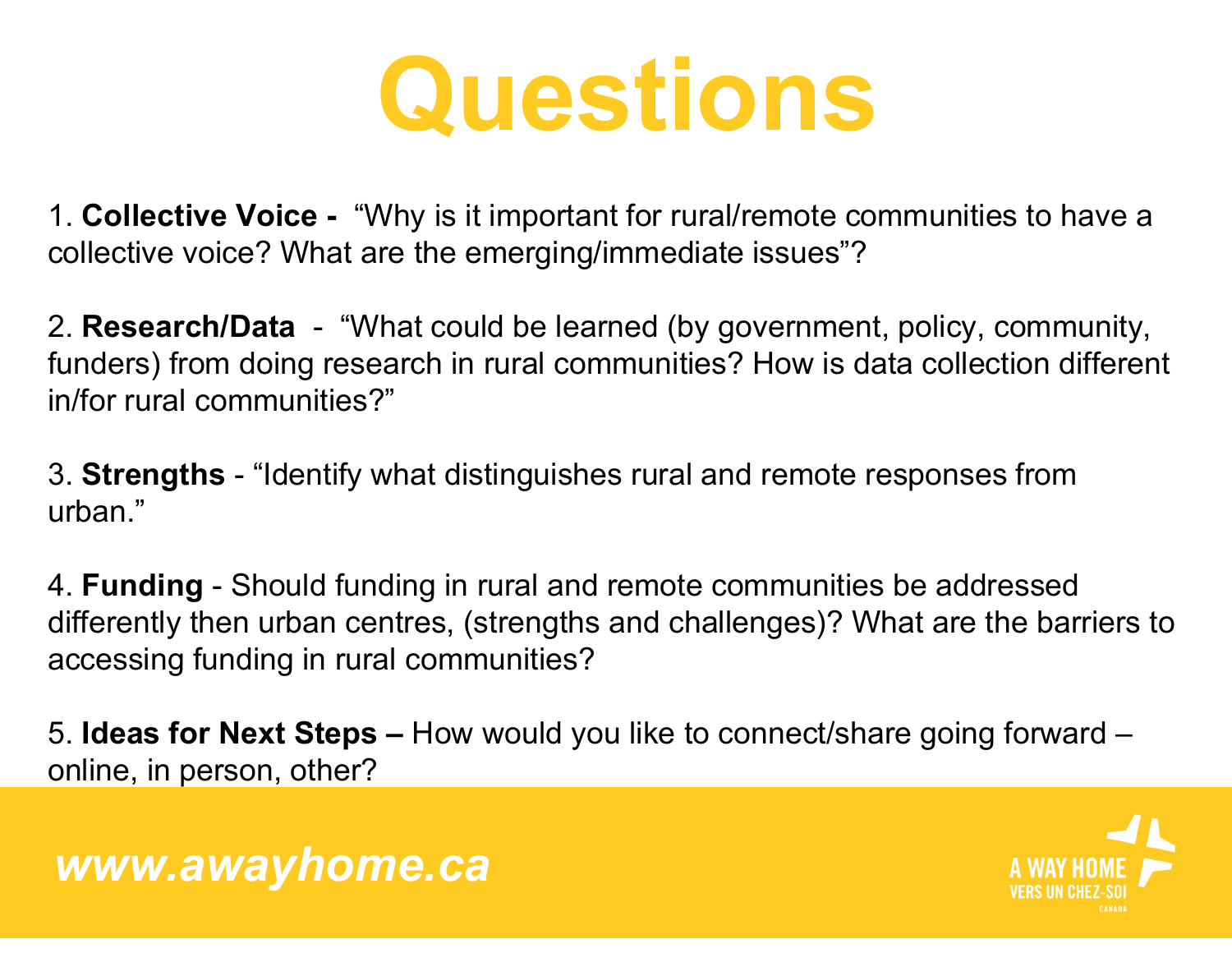

A Way Home Canada - www.awayhome.ca

- Rural and Remote Youth Homelessness Webinar
- •Register for Newsletter!!!!!

Choices for YouthProvincial Expansion https://www.choicesforyouth.ca/provincial-expansion

Alberta Rural Development Network - www.ardn.ca

The Raft – www.theraft.ca